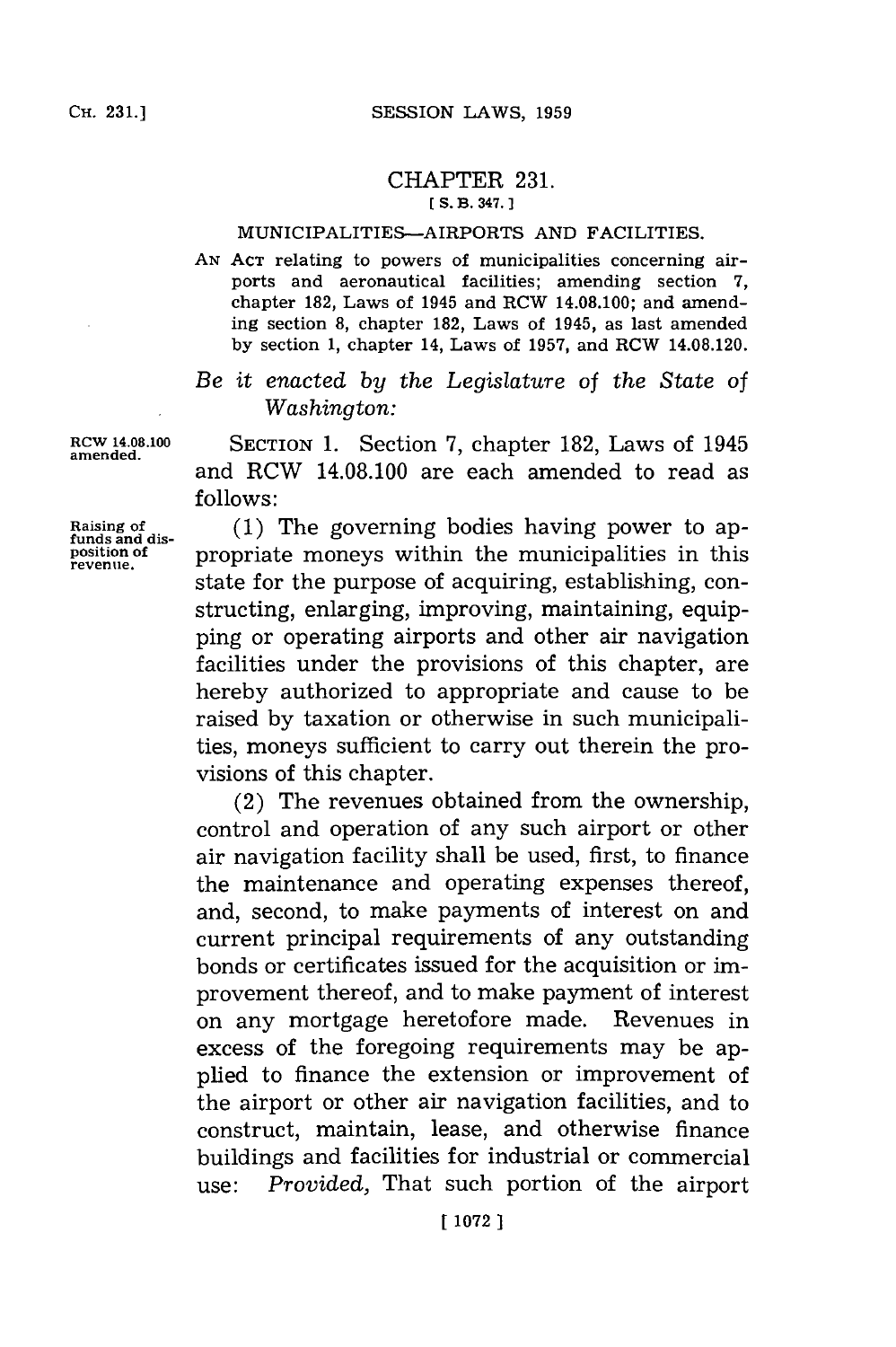property to be devoted to said industrial or commercial use be first found **by** the governing body to be not required for airport purposes.

SEC. 2. Section 8, chapter 182, Laws of 1945, as **RCW 14.08.120** *smended.* last amended **by** section **1,** chapter 14, Laws of **1957,** and RCW 14.08.120 are each amended to read as **follows:**

In addition to the general powers in this chapter *specifi* conferred, and without limitation thereof, a mu- **municipalities** nicipality which has established or may hereafter **airports.** establish airports, restricted landing areas or other air navigation facilities, or which has acquired or set apart or may hereafter acquire or set apart real property for such purpose or purposes is hereby authorized:

**(1)** To vest authority for the construction, enlargement, improvement, maintenance, equipment, operation and regulation thereof in an officer, a board or body of such municipality **by** ordinance or resolution which shall prescribe the powers and duties of such officer, board or body; and such municipality may also vest authority for industrial and commercial development in a municipal airport commission consisting of at least five resident taxpayers of the municipality to be appointed **by** the governing board of such municipality **by** an ordinance or resolution which shall include (a) the terms of office not to exceed six years which terms shall be staggered so that not more than three terms will expire in the same year, **(b)** the method of appointment and filling vacancies, (c) a provision that there shall be no compensation but may provide for a per diem of not to exceed twenty-five dollars per day plus travel expenses for time spent on commission business, **(d)** the powers and duties of the commission, and (e) any other matters necessary to the exercise of the powers relating to industrial and commercial development. The expense **[CH. 231.**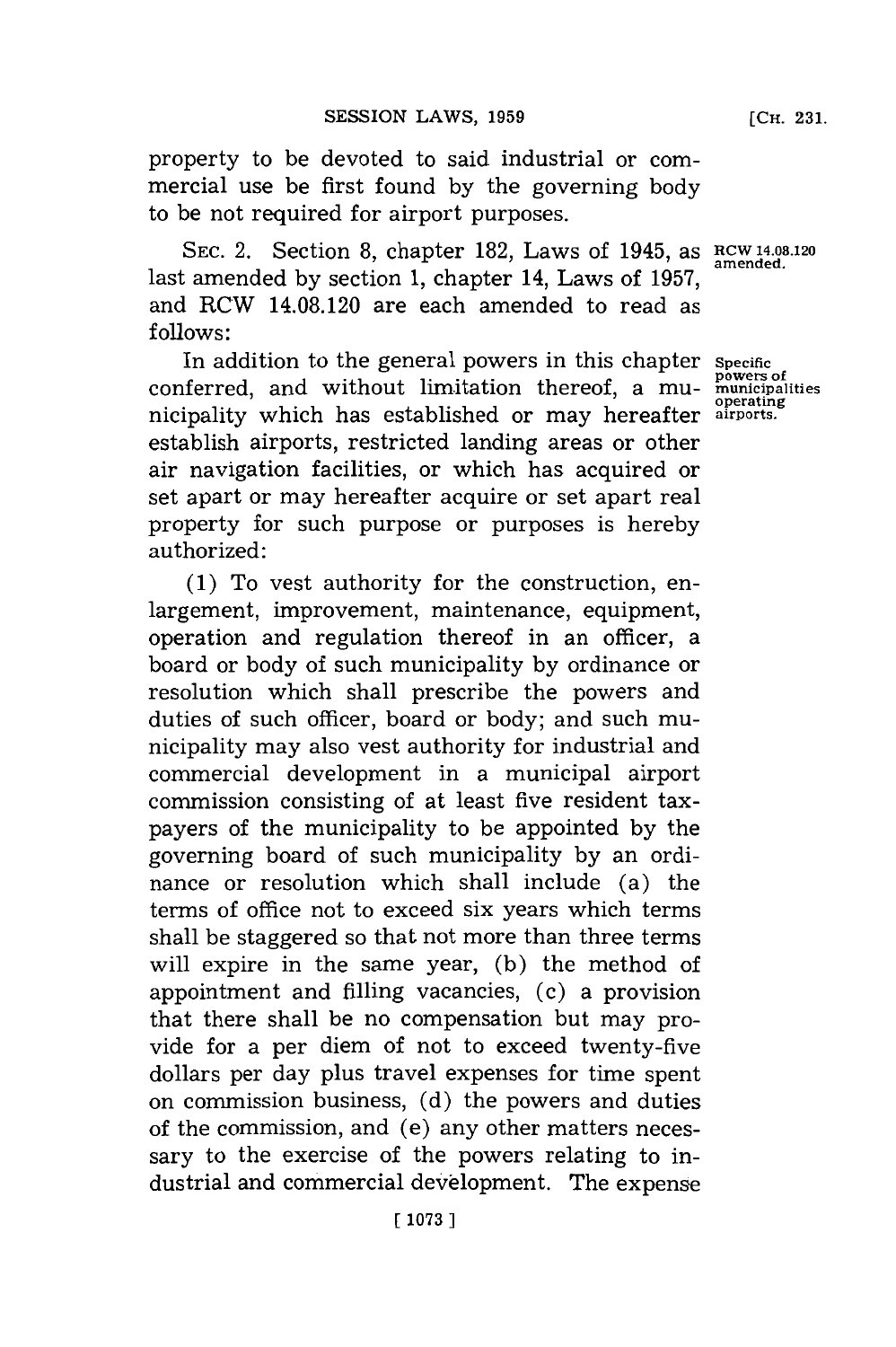**CH. 231.]**

**Specific powers of municipalities operating airports.**

of such construction, enlargement, improvement, maintenance, equipment, industrial and commercial development, operation and regulation shall be a responsibility of the municipality.

(2) To adopt and amend all needful rules, regulations and ordinances for the management, government and use of any properties under its control, whether within or without the territorial limits of the municipality; to appoint airport guards or police, with full police powers; to fix **by** ordinance or resolution, as may be appropriate, penalties for the violation of said rules, regulations and, ordinances, and enforce said penalties in the same manner in which penalties prescribed **by** other rules, regulations and ordinances of the municipality are enforced. For the purposes of such management and government and direction of public use, such part of all highways, roads, streets, avenues, boulevards, and territory as adjoins the limits of any airport or restricted landing area acquired or maintained under the provisions of this chapter shall be under like control and management of the municipality. It may also adopt and enact rules, regulations and ordinances designed to safeguard the public upon or beyond the limits of private airports or landing strips within such municipality or its police jurisdiction against the perils and hazards of instrumentalities used in aerial navigation. Rules, regulations and ordinances shall be published as provided **by** general law or the charter of the municipality for the publication of similar rules, regulations, and ordinances. They must conform to and be consistent with the laws of this state and the rules and regulations of the aeronautics commission of the state and shall be kept in conformity, as nearly as may be, with the then current federal legislation governing aeronautics and the regulations duly promulgated thereunder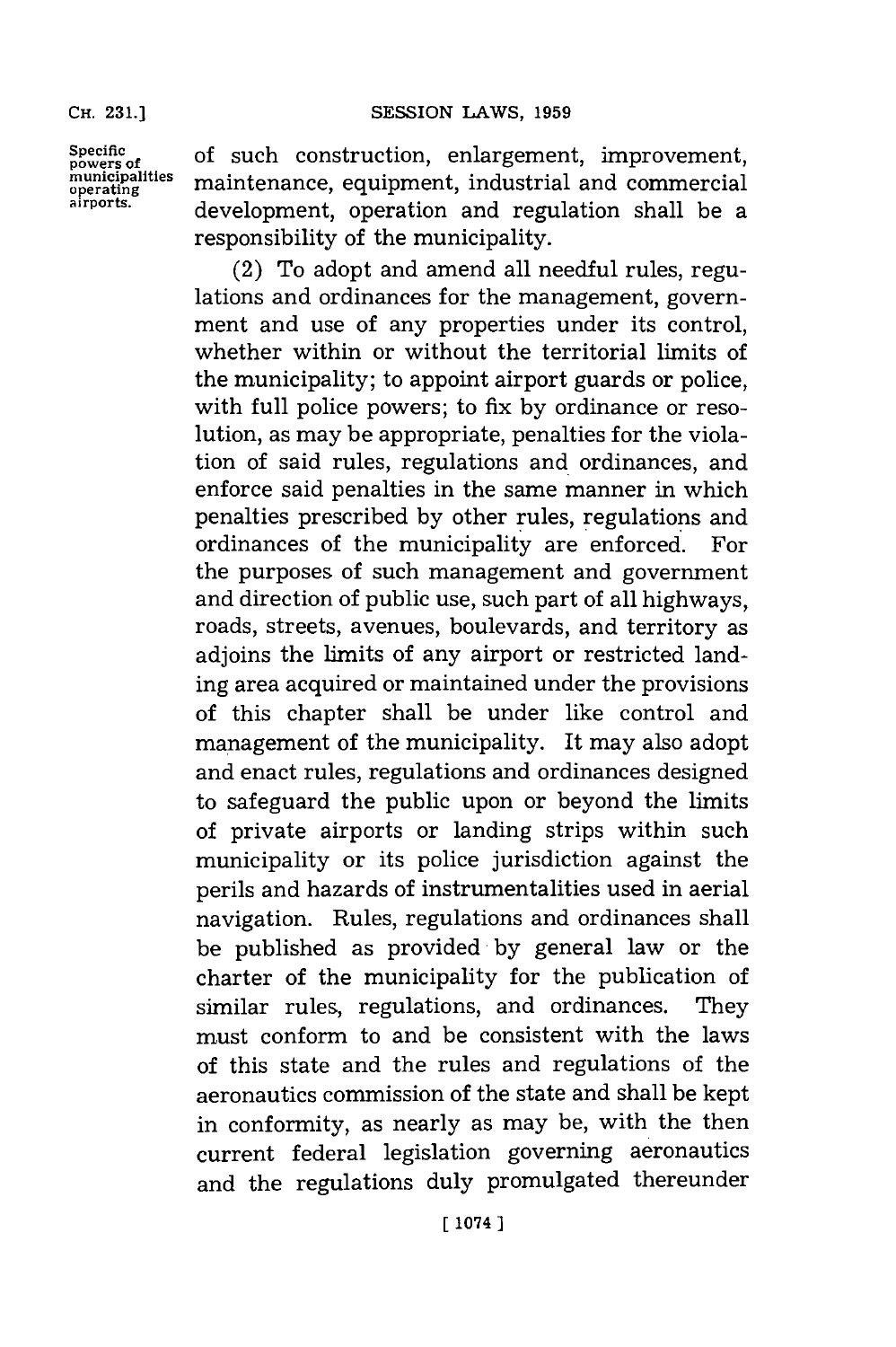and the rules and standards issued from time to time pursuant thereto.

**(3)** Municipalities operating airports may create a special airport fund, and provide that all receipts from the operation of such airports be deposited in such fund, which fund shall remain intact from year to year and may be pledged to the payment of aviation bonds, or kept for future maintenance, construction or operation of airports or airport facilities.

(4) To lease such airports or other air navigation facilities, or real property acquired or set apart for airport purposes, to private parties, any municipal or state government or the national government, or any department of either thereof, for operation; to lease or assign to private parties, any municipal or state government or the national government, or any department of either thereof, for operation or use consistent with the purposes of this chapter, space, area, improvements, or equipment of such airports; to sell any part of such airports, other air navigation facilities or real property to any municipal or state government, or to the United States or any department or instrumentality thereof, for aeronautical purposes or purposes incidental thereto, and to confer the privileges of concessions of supplying upon its airports goods, commodities, things, services and facilities: *Provided,* That in each case in so doing the public is not deprived of its rightful, equal, and uniform use thereof.

**(5)** Such municipality acting through its governing body may sell or lease any property, real or personal, acquired for airport purposes and belonging to the municipality, which, in the judgment of its governing body, may not be required for aircraft landings, aircraft takeoffs or related aeronautic purposes, in accordance with the laws of this state, or the provisions of the charter of the municipality, governing the sale or leasing of similar municipally

**Specific powers of municipalities operating airports.**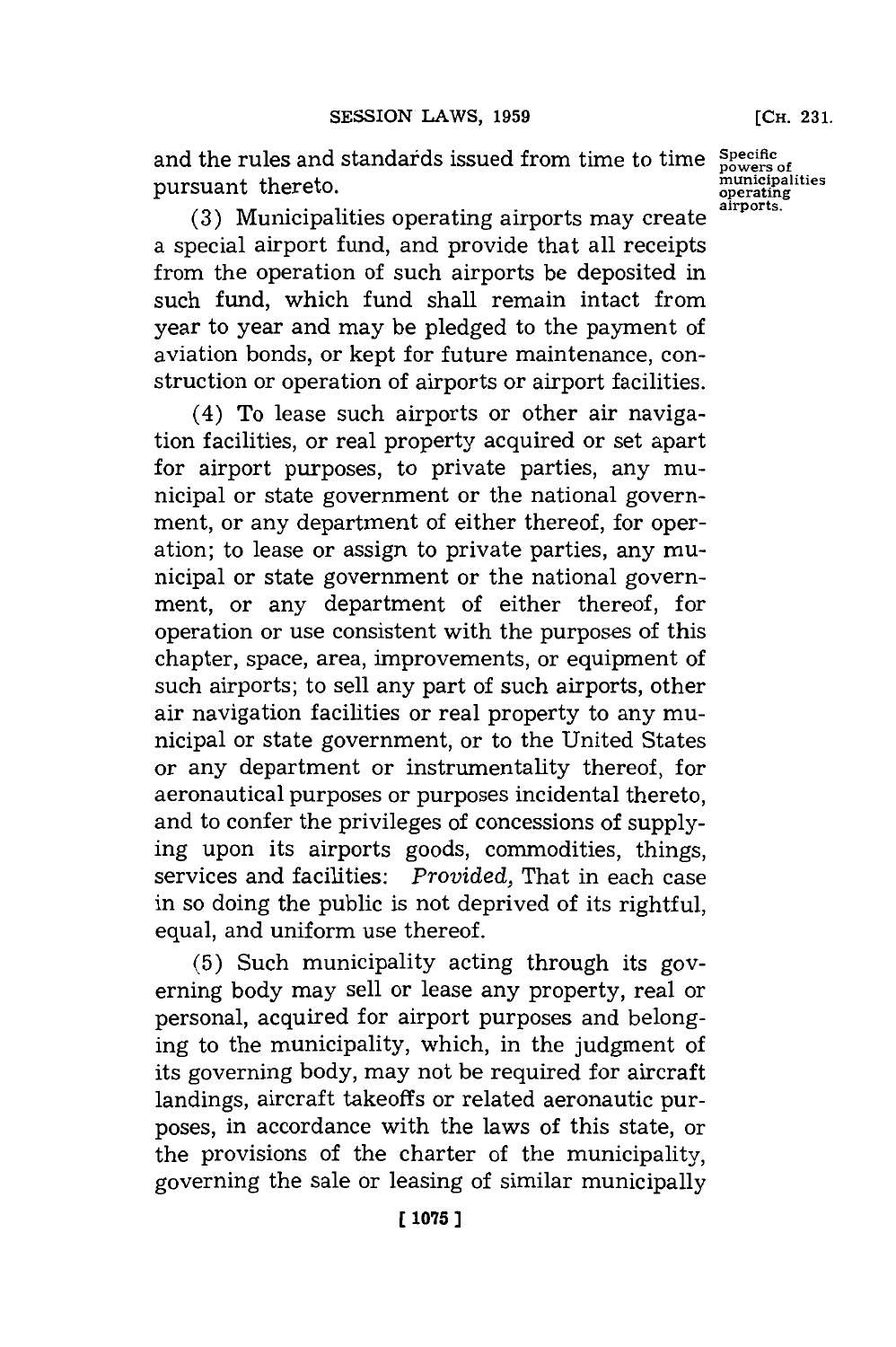**Specific powers of municipalities operating airports.**

owned property. The municipal airport commission, if one has been organized and appointed under subdivision **(1)** of this section, may lease any airport property for aircraft landings, aircraft takeoffs or related aeronautic purposes: *Provided,* That if there is a finding **by** the governing body of the municipality that any airport property, real or personal, is not required for aircraft landings, aircraft takeoffs or related aeronautic purposes, then the municipal airport commission may lease such space, land, area or improvements, or construct improvements, or take leases back for financing purposes, grant concessions on such space, land, area or improvements, all for industrial or commercial purposes, **by** private negotiation and under such terms and conditions as to the municipal airport commission may seem just and proper: *Provided,* That any such lease of real property for aircraft manufacturing or aircraft industrial purposes or to any manufacturer of aircraft or aircraft parts or for any other business, manufacturing or industrial purpose or operation relating to, identified with or in any way dependent upon the use, operation or maintenance of the airport, or **for** any commercial or industrial purpose may be made for any period not to exceed seventy-five years: *And provided further,* That any such lease of real property made for a longer period than ten years shall contain provisions requiring the municipality and the lessee to permit the rentals for each five year period thereafter, to be readjusted at the commencement of each such period, if written request for such readjustment is given **by** either party to the other at least thirty days before the commencement of the five year period in respect of which such readjustment is requested. If in such event the parties cannot agree upon the rentals for such five year period they shall submit to have the disputed rentals for such five year period